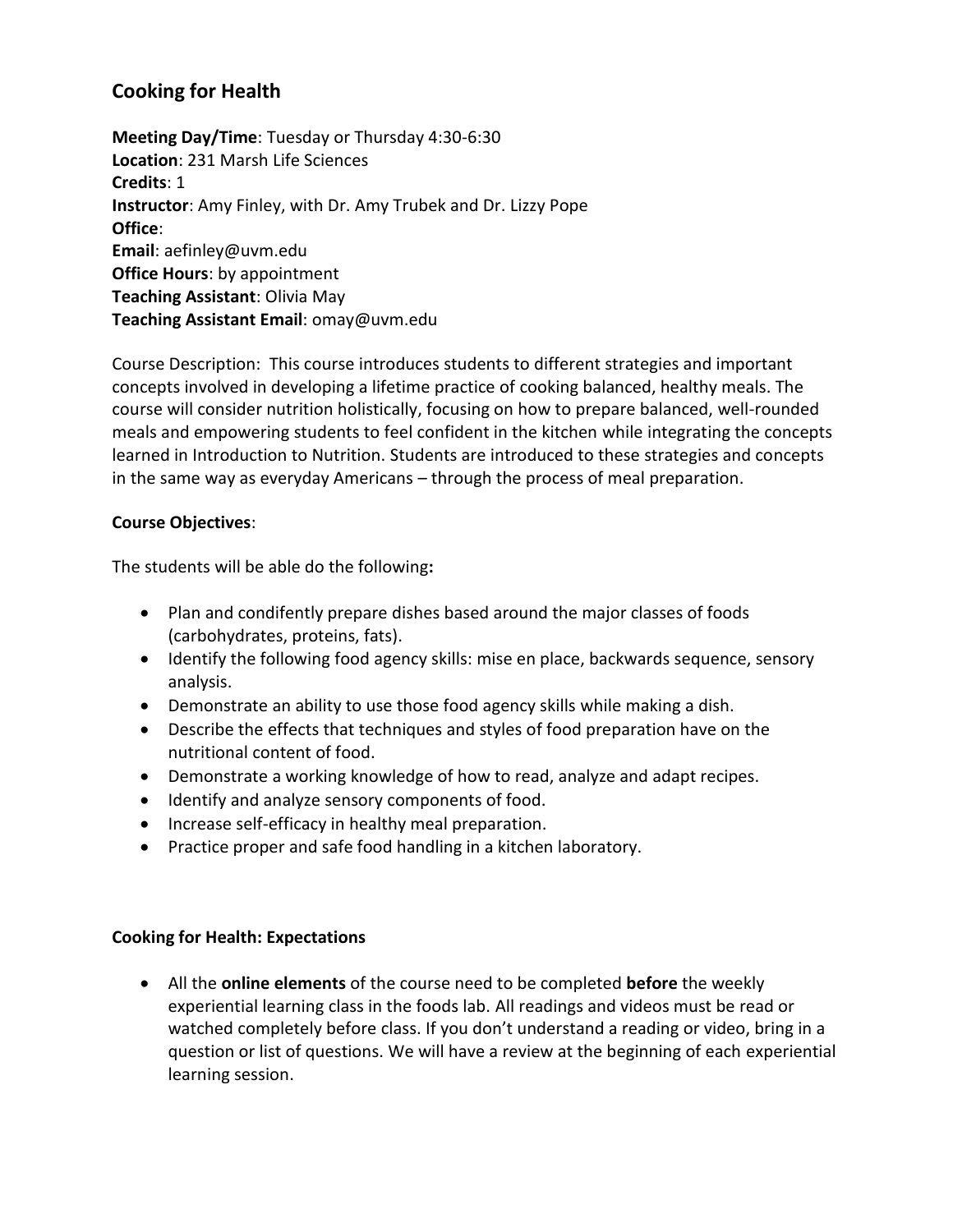You are expected to commit to both the in-person labs and on-line lectures. **Attendance is mandatory for all weekly lab experiences unless you are sick**. We will provide you with equivalent active learning experiences to make up a lab experience if you are unable to come to lab.

# Class Conduct:

#### **Course Evaluation and Expectations:**

## **I expect professional standards of behavior in the classroom.**

- Cell phones should be turned off for the entire class period except when related to class activities (e.g. photos of dishes, checking recipe, etc.).
- Chronic tardiness is not acceptable.
- In case of a campus emergency, the instructor will be notified via the classroom computer, and the instructor will notify students of the emergency.
- Do not disrupt other students and the class flow by getting up and leaving unless absolutely necessary.

# Class Code: *All class participants are expected to adhere to the academic honesty policies of the University of Vermont. Additionally, the University prohibits discrimination and unlawful harassment. Please see the University of Vermont Code and Student Handbook available on the UVM website.*

All assignments need to satisfy the standards of academic integrity**.** *Plagiarism* (not attributing other people's ideas, arguments or phrases properly) and *cheating* will result in a failing grade. *Offences against the Code of Academic Integrity are deemed serious and insult the integrity of the entire academic community. Any suspected deliberate violations of this code are taken very seriously and will be forwarded to the Center for Student Ethics & Standards for further investigation.*

Religious Holidays: The official policy for excused absences is due to a religious holiday is as follows: Students have the right to practice the religion of their choice. Each semester students should **submit in writing to their instructors by the end of the second full week of classes** their documented religious holiday schedule for the semester. Faculty must permit students who miss work for the purpose of religious observance to make up this work.

**Student Learning Accommodations**: In keeping with University policy, any student with a documented disability interested in utilizing accommodations should contact ACCESS, the office of Disability Services on campus. ACCESS works with students and faculty in an interactive process to explore reasonable and appropriate accommodations via an accommodation letter to faculty with approved accommodations as early as possible each semester. All students are strongly encouraged to meet with their faculty to discuss the accommodations they plan to use in each course. Contact ACCESS: A170 Living/Learning Center; 802-656-7753; [access@uvm.edu;](mailto:access@uvm.edu) <http://www.uvm.edu/access>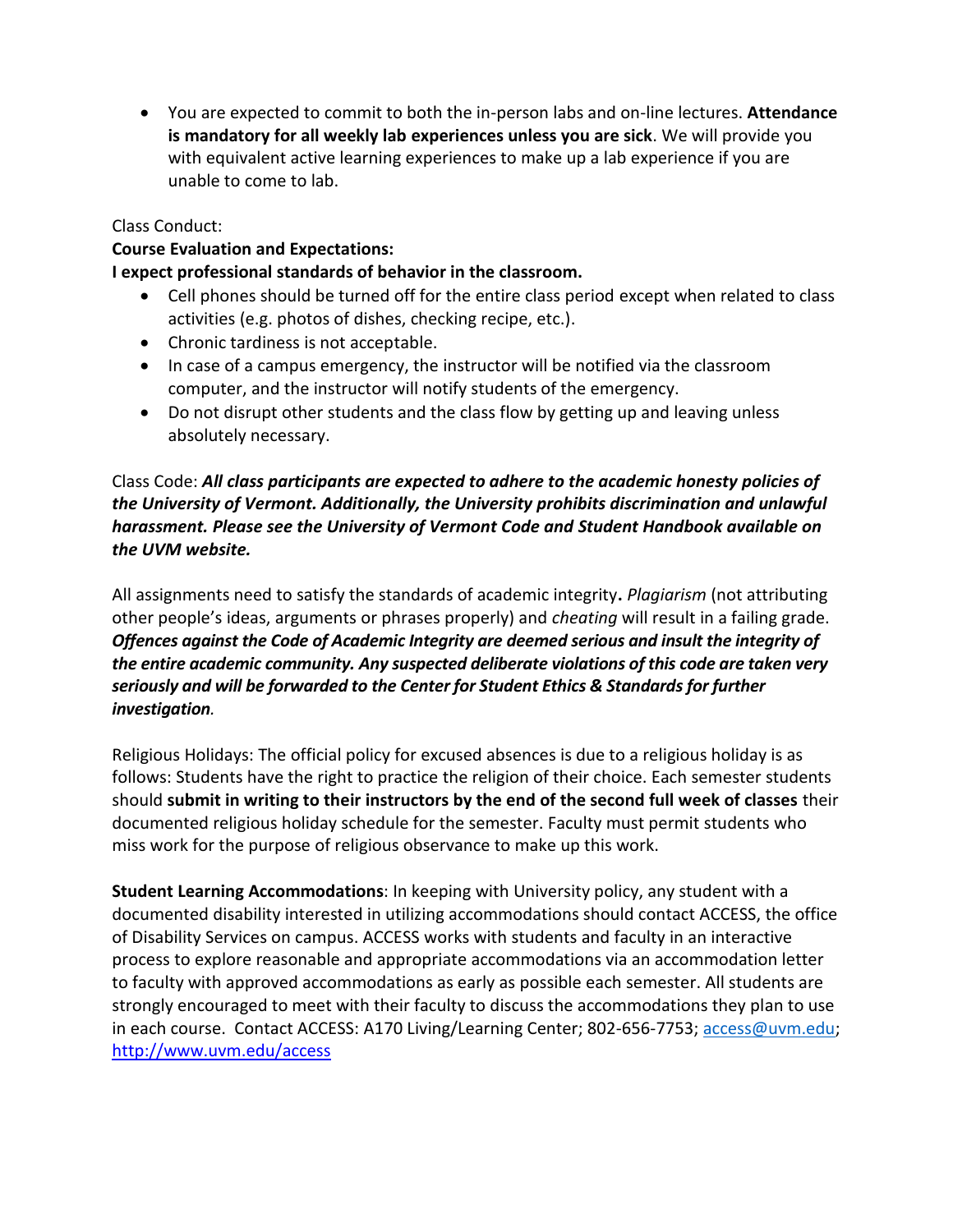**UVM's policy on disability certification and student support:** <http://www.uvm.edu/~uvmppg/ppg/student/disability.pdf>

**Academic Integrity**: The policy addresses plagiarism, fabrication, collusion, and cheating. <http://www.uvm.edu/~uvmppg/ppg/student/acadintegrity.pdf>

**Grade Appeals**: If you would like to contest a grade, please follow the procedures outlined in this policy:<http://www.uvm.edu/~uvmppg/ppg/student/gradeappeals.pdf>

**Grading**: For information on grading and GPA calculation, go to <http://www.uvm.edu/academics/catalogue> and click on Policies for an A-Z listing.

**Code of Student Rights and Responsibilities**: <http://www.uvm.edu/~uvmppg/ppg/student/studentcode.pdf>

**FERPA Rights Disclosure**: The purpose of this policy is to communicate the rights of students regarding access to, and privacy of their student educational records as provided for in the Family Educational Rights and Privacy Act (FERPA) of 1974. <http://www.uvm.edu/~uvmppg/ppg/student/ferpa.pdf>

**Promoting Health & Safety:** The University of Vermont's number one priority is to support a healthy and safe community.

Center for Health and Wellbeing<http://www.uvm.edu/~chwb/> Counseling & Psychiatry Services (CAPS) Phone: (802) 656-3340 C.A.R.E. If you are concerned about a UVM community member or are concerned about a specific event, we encourage you to contact the Dean of Students Office (802-656-3380). If you would like to remain anonymous, you can report your concerns online by visiting the Dean of Students website at<http://www.uvm.edu/~saffairs/> **Readings and Videos:**

- *Effect of Cooking Methods on Vitamins in Food Science and Biotechnology*
- *Blog Essays on Cooking and Nutrition*
- *https://www.nbcnews.com/better/health/7-food-pairings-will-increase-nutrientabsorption-ncna889181*

# **Videos:**

All required videos will be found on Blackboard.

# **Course Assessments:**

Quizzes = 10% Weekly Engagement and Participation = 60% (Discussion posts, sensory analyses and lab reflection, mise en place/sequence, lab participation)

Final Meal, Product Identification and Sensory Analysis = 10%

Scavenger Hunt Meal= 20%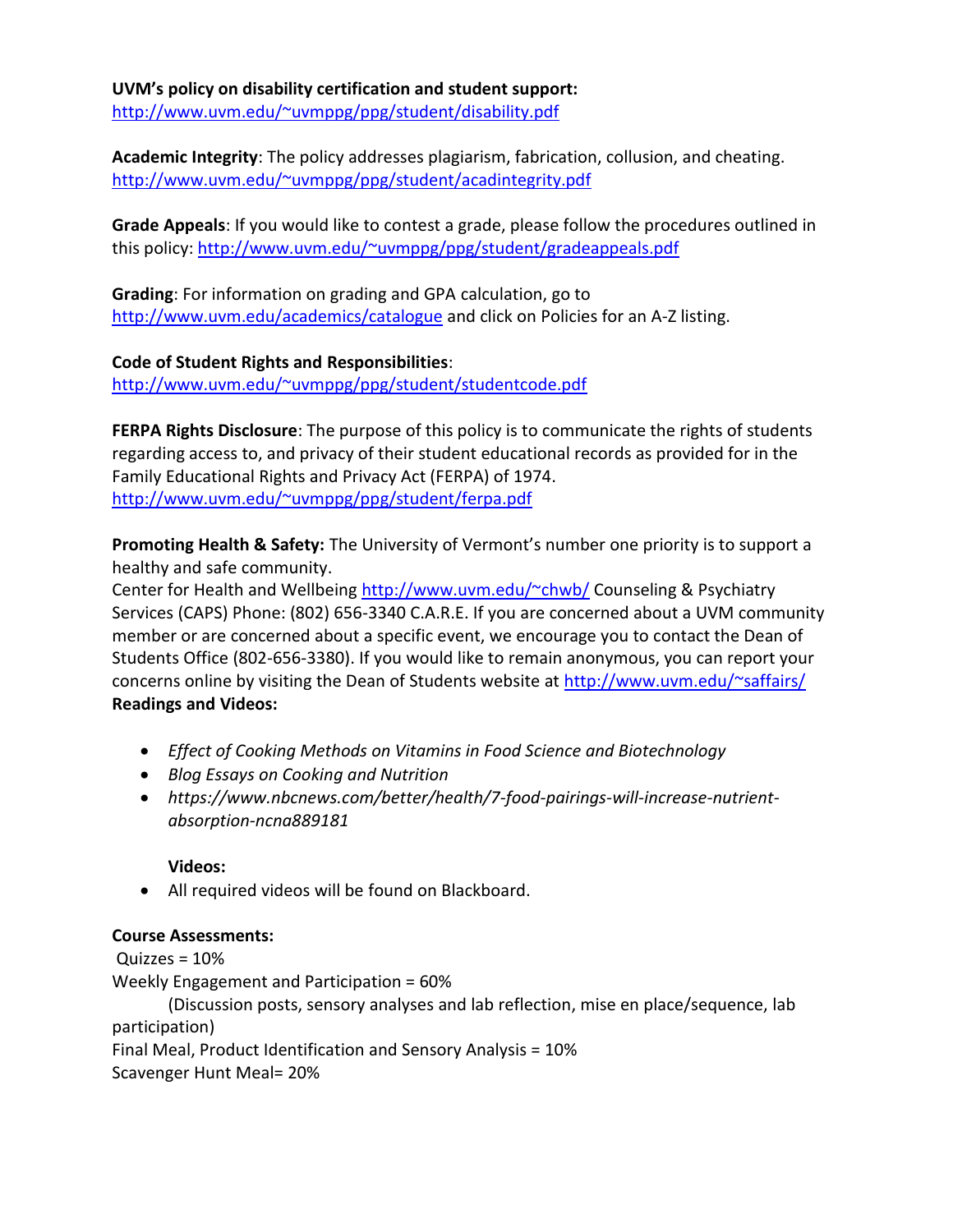| <b>Class Schedule</b>                                         |                                                                                                                                                                     | <b>Assignments &amp; Due Dates</b>                                                                                                                                                                                                                                                                                                                                                                                                                                  |
|---------------------------------------------------------------|---------------------------------------------------------------------------------------------------------------------------------------------------------------------|---------------------------------------------------------------------------------------------------------------------------------------------------------------------------------------------------------------------------------------------------------------------------------------------------------------------------------------------------------------------------------------------------------------------------------------------------------------------|
|                                                               |                                                                                                                                                                     |                                                                                                                                                                                                                                                                                                                                                                                                                                                                     |
| Pre-lab week<br>Getting ready for the<br>Foods Lab experience | A. Introduction<br>B. Food Agency                                                                                                                                   | Due by Friday, September 25<br>Watch the Introduction to Food Agency<br>٠<br>Review the syllabus<br>$\bullet$<br>Discussion post #1: Introduction and comment<br>$\bullet$<br>on food agency                                                                                                                                                                                                                                                                        |
| Week 1:<br>Carbohydrate                                       | Module 1:<br>A. Mise en Place<br>Knife Skills<br>В.<br>C. Food Safety<br>D. Carbohydrates<br>Recipe 1: Warm<br>Couscous, Roasted<br><b>Tomato and Herb</b><br>Salad | <b>Before Lab Session</b><br>Watch Cooking Introduction video<br>$\bullet$<br>Do reading and watch video on mise en place<br>٠<br>Watch starch video<br>$\bullet$<br>On Line Quiz on Food Safety<br>Review Recipe packet<br>In Lab:<br>Introduction to Lab procedures: Group mise en<br>$\bullet$<br>place<br>Class intros<br><b>Active Cooking</b><br><b>Shared Sensory Analysis</b><br><b>Everyone: Due 3 Days After Class:</b><br>Post Lab Work: Lab Reflections |
| Week 2:                                                       | Module 2:                                                                                                                                                           |                                                                                                                                                                                                                                                                                                                                                                                                                                                                     |
| Protein                                                       | A. Knife Skills<br>B. Mise En Place<br>C. Sensory Analysis<br>D. Protein                                                                                            | <b>Everyone Before Class</b><br>Mise en Place drawing<br>Watch video on Sensory Analysis<br>Discussion post about your sensory<br>$\bullet$<br>preferences                                                                                                                                                                                                                                                                                                          |
|                                                               | Recipe 2: Scrambled Eggs<br>with Chopped Herbs or<br>Chickpea Fritters                                                                                              | In Lab:<br>Product ID<br>Partner Discussion of Mise En Place                                                                                                                                                                                                                                                                                                                                                                                                        |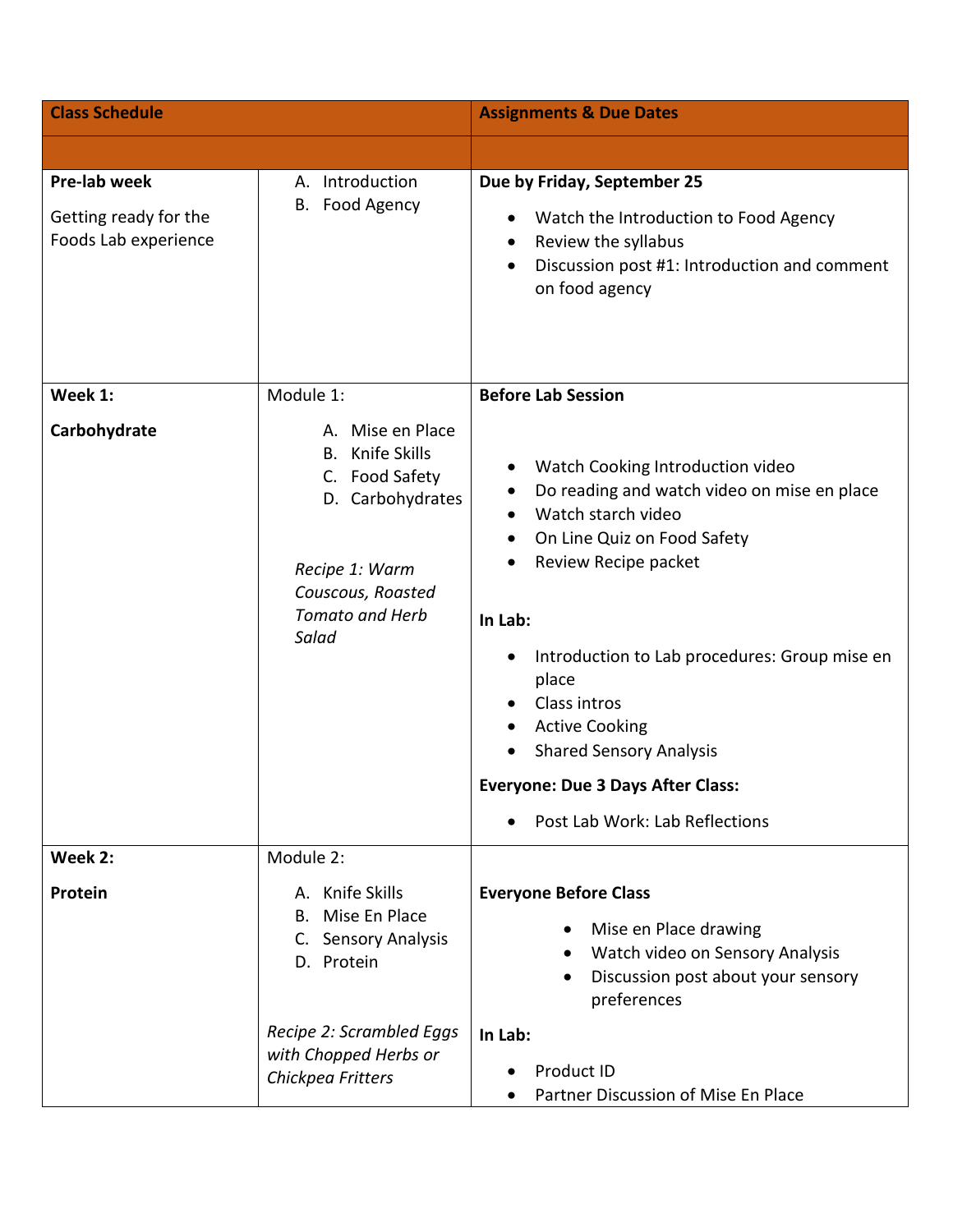|                          |                                                                                                      | <b>Active Cooking</b><br>$\bullet$                                                                                                                                                                                                                                     |
|--------------------------|------------------------------------------------------------------------------------------------------|------------------------------------------------------------------------------------------------------------------------------------------------------------------------------------------------------------------------------------------------------------------------|
|                          |                                                                                                      | <b>Everyone Due 3 Days After Class:</b>                                                                                                                                                                                                                                |
|                          |                                                                                                      | Post Lab Work: Sensory Analysis and Lab Reflection                                                                                                                                                                                                                     |
| Week 3:<br><b>Lipids</b> | Module 3:<br>A. Lipids<br>B. Mise En Place<br>C. Sensory Analysis<br>D. Whole Product<br>Utilization | <b>Everyone Before Class</b><br>Pre Lab Work: Mise en Place drawing<br>Watch Video on Fats and Oils<br>$\bullet$<br>Review Final Scavenger Hunt Project<br>$\bullet$<br>and post an idea or question on<br>discussion board<br>In Lab:<br>Product ID quiz<br>$\bullet$ |
|                          | Recipe 3: Mayonnaise<br>with Crudite, Vegetable<br><b>Stock</b>                                      | Group Backward Sequence<br><b>Everyone Due on 3 Days After Class</b><br>Post Lab Work: Sensory analysis and lab<br>$\bullet$<br>reflection                                                                                                                             |
| Week 4:                  | Module 4:                                                                                            | <b>Everyone Before Lab:</b>                                                                                                                                                                                                                                            |
| <b>Vitamins</b>          | A. Heat Transfer<br>through Liquid<br>Vitamin<br>В.<br>Retention<br>C. Backward<br>sequence          | Read Cooking and Nutrient articles<br>Post Question and comment on Discussion<br>$\bullet$<br>board<br>Pre Lab Work: Mise en Place Drawing and<br>$\bullet$<br><b>Backwards Sequence</b><br>In Lab:                                                                    |
|                          | Recipe 4: Three Sisters<br><b>Stew</b>                                                               | <b>Product Identification</b><br>Pair discussion of backward sequence<br><b>Active Cooking</b><br><b>Everyone Due 3 Days after Class:</b><br>Post Lab Work: Sensory analysis and lab<br>$\bullet$<br>reflection                                                        |